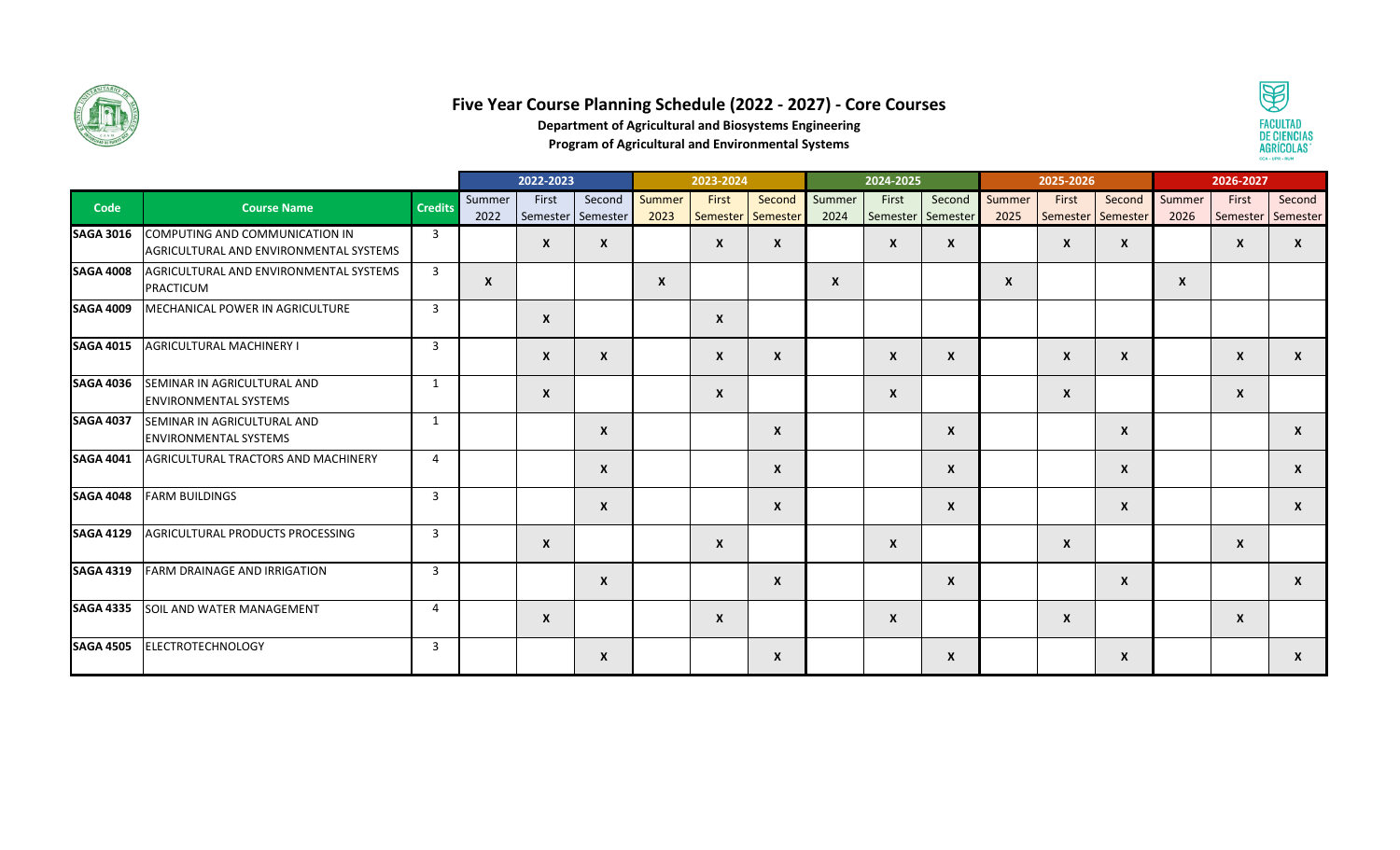

## **Five Year Course Planning Schedule (2022 - 2027) - Elective Courses**



**Department of Agricultural and Biosystems Engineering**

**Program of Agricultural and Environmental Systems**

| <b>ELECTIVE COURSES</b> |                                                                     |                         |                | 2022-2023                 |                             |                | 2023-2024                  |              |                | 2024-2025    |                             |                | 2025-2026                 |                                  |        | 2026-2027                  |              |  |
|-------------------------|---------------------------------------------------------------------|-------------------------|----------------|---------------------------|-----------------------------|----------------|----------------------------|--------------|----------------|--------------|-----------------------------|----------------|---------------------------|----------------------------------|--------|----------------------------|--------------|--|
| Code                    | <b>Course Name</b>                                                  | <b>Credits</b>          | Summer<br>2022 | First                     | Second<br>Semester Semester | Summer<br>2023 | First<br>Semester Semester | Second       | Summer<br>2024 | First        | Second<br>Semester Semester | Summer<br>2025 | First                     | Second<br>Semester Semester 2026 | Summer | First<br>Semester Semester | Second       |  |
| <b>INAG 4418</b>        | COMPUTER AIDED DESIGN IN AGRICULTURE                                | $\overline{\mathbf{3}}$ |                | $\boldsymbol{\mathsf{x}}$ |                             |                | $\mathsf{x}$               |              |                | $\mathsf{x}$ |                             |                | $\boldsymbol{\mathsf{x}}$ |                                  |        | $\boldsymbol{x}$           |              |  |
| <b>SAGA 4007</b>        | METALWORKING AND WELDING                                            | $\overline{3}$          |                |                           |                             |                |                            |              |                |              | $\boldsymbol{x}$            |                |                           |                                  |        |                            | X            |  |
| <b>SAGA 4017</b>        | SAFETY IN AGRICULTURE                                               | 2                       |                |                           |                             |                |                            |              |                |              |                             |                | $\boldsymbol{\mathsf{x}}$ |                                  |        |                            |              |  |
| <b>SAGA 4038</b>        | AGRICULTURAL HYDROLOGY                                              | $\overline{3}$          |                | $\boldsymbol{x}$          |                             |                | $\mathsf{x}$               |              |                | X            |                             |                | $\boldsymbol{\mathsf{x}}$ |                                  |        | $\mathsf{x}$               |              |  |
| <b>SAGA 4105</b>        | <b>FERMENTATION BIOTECHNOLOGY</b>                                   | $\overline{3}$          |                |                           | $\boldsymbol{x}$            |                |                            | $\mathsf{x}$ |                |              | $\boldsymbol{x}$            |                |                           | $\boldsymbol{x}$                 |        |                            | $\mathsf{x}$ |  |
| <b>SAGA 4226</b>        | MECHANIZED MILKING SYSTEMS                                          | $\overline{3}$          |                |                           |                             |                |                            |              |                | X            |                             |                |                           |                                  |        |                            |              |  |
| <b>SAGA 4230</b>        | <b>PRECISION AGRICULTURE TECHNOLOGIES</b>                           | $\overline{3}$          |                |                           |                             |                |                            |              |                | $\mathsf{x}$ |                             |                |                           |                                  |        | $\boldsymbol{\mathsf{x}}$  |              |  |
| <b>SAGA 4501</b>        | <b>RENEWABLE ENERGY IN AGRICULTURE</b>                              | $\overline{3}$          |                |                           | $\mathsf{x}$                |                |                            |              |                |              | $\mathsf{x}$                |                |                           |                                  |        |                            | $\mathsf{x}$ |  |
| <b>SAGA 5006</b>        | MANAGEMENT AGRICULTURAL MACHINERY                                   | $\overline{3}$          |                |                           |                             |                |                            |              |                |              | $\mathsf{x}$                |                |                           |                                  |        |                            | X            |  |
| <b>SAGA 5008</b>        | <b>GEOGRAPHIC INFORMATION SYSTEM IN NATURAL</b><br><b>RESOURCES</b> | $\overline{3}$          |                | $\mathsf{x}$              | $\mathsf{x}$                |                | $\mathsf{x}$               | X            |                | X            | X                           |                | $\boldsymbol{\mathsf{x}}$ | $\mathsf{x}$                     |        | $\boldsymbol{\mathsf{x}}$  | X            |  |
| <b>SAGA 5030</b>        | <b>PRECISION AGRICULTURE TECHNOLOGIES</b>                           | $\overline{3}$          |                |                           |                             |                |                            |              |                |              |                             |                | $\boldsymbol{\mathsf{x}}$ |                                  |        |                            |              |  |
| <b>SAGA 5125</b>        | <b>FOOD PACKAGING</b>                                               | $\overline{3}$          |                |                           |                             |                | $\mathsf{x}$               |              |                |              |                             |                |                           |                                  |        |                            |              |  |
| <b>SAGA 5126</b>        | <b>FOOD SAFETY</b>                                                  | $\overline{3}$          |                | $\boldsymbol{x}$          |                             |                |                            |              |                |              |                             |                |                           |                                  |        | $\boldsymbol{x}$           |              |  |
| <b>SAGA 5315</b>        | MICRO-IRRIGATION SYSTEMS                                            | $\overline{3}$          |                |                           | $\mathbf{x}$                |                |                            | $\mathsf{x}$ |                |              | $\boldsymbol{x}$            |                |                           | $\mathsf{x}$                     |        |                            | $\mathsf{x}$ |  |
| <b>SAGA 5317</b>        | <b>AGROCLIMATOLOGY</b>                                              | $\overline{3}$          |                | X                         |                             |                | $\mathsf{x}$               |              |                | X            |                             |                | $\boldsymbol{\mathsf{x}}$ |                                  |        | $\mathsf{x}$               |              |  |